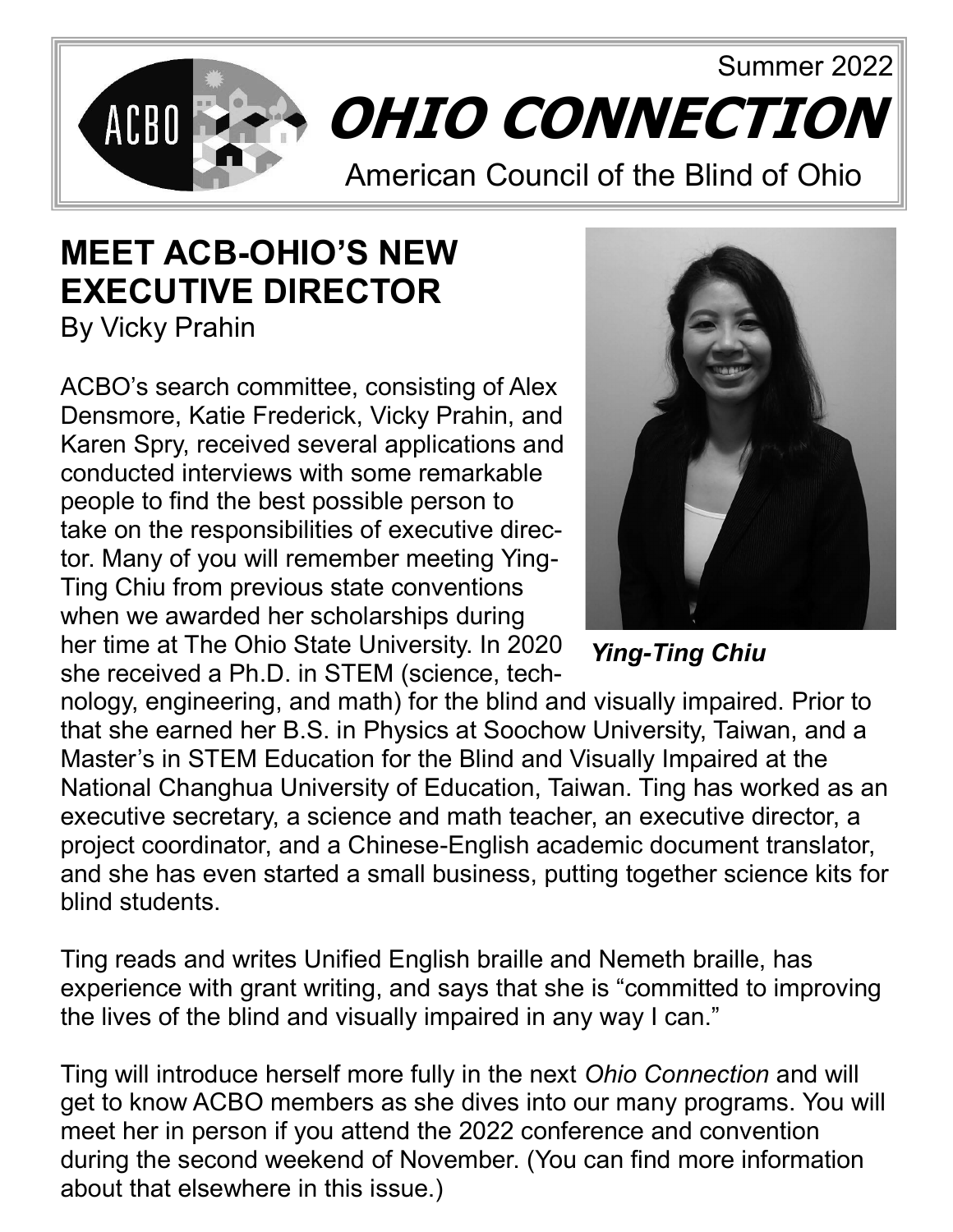# **2022 INDIANA-OHIO CONVENTION: SEEING THE FUTURE, SALUTING THE PAST**

By Rita Kersh

This year's convention will take place in Bloomington, Indiana, during the weekend of November 11 to 13 at the Hilton Garden Inn Hotel, 245 N. College Avenue. The theme is "Seeing the Future, Saluting the Past" and the tables will be decorated with patriotic colors to honor our vets.

At the Friday afternoon mini-sessions, vendors such as Eye Can See and Vanda Pharmaceuticals will provide short presentations about their products. Friday night we'll have live music by local musicians and a cash bar.

Saturday afternoon from around 12:30 to 6:00 we will have a hospitality room next to the restaurant. The Literacy Project will also use this room for a presentation during part of that time. Saturday evening is our popular auction. There will be an "appetizer auction" prior to the convention, a smaller auction to cut down on the number of in-person auction items on Saturday night.

In addition to ACB-Indiana, vendors include HIMS, Vanda, Eye Can See, Lab Computers, Stitching Sisters, GuideLights and Gadgets, Crossroads, Freedom Scientific, and Indiana Institute on Disability and Community.

The room rate is \$119 per night (before taxes) and convention registration is \$80. The hotel code, along with registration information, will be available in a few months.

## **ACBO SCHOLARSHIP RECIPIENTS EXPRESS THEIR GRATITUDE**

### **STEPHANIE WELCH-GRENIER, THE OHIO STATE UNIVERSITY**

The Ohio State University selected Stephanie Welch-Grenier, a Ph.D. candidate in Teaching and Learning Vision Studies, to receive the 2022-2023 ACBO scholarship. Her thank-you letter reads:

*"I am sincerely honored to have been selected as the recipient of the American Council of the Blind of Ohio Scholarship. Thank you for your*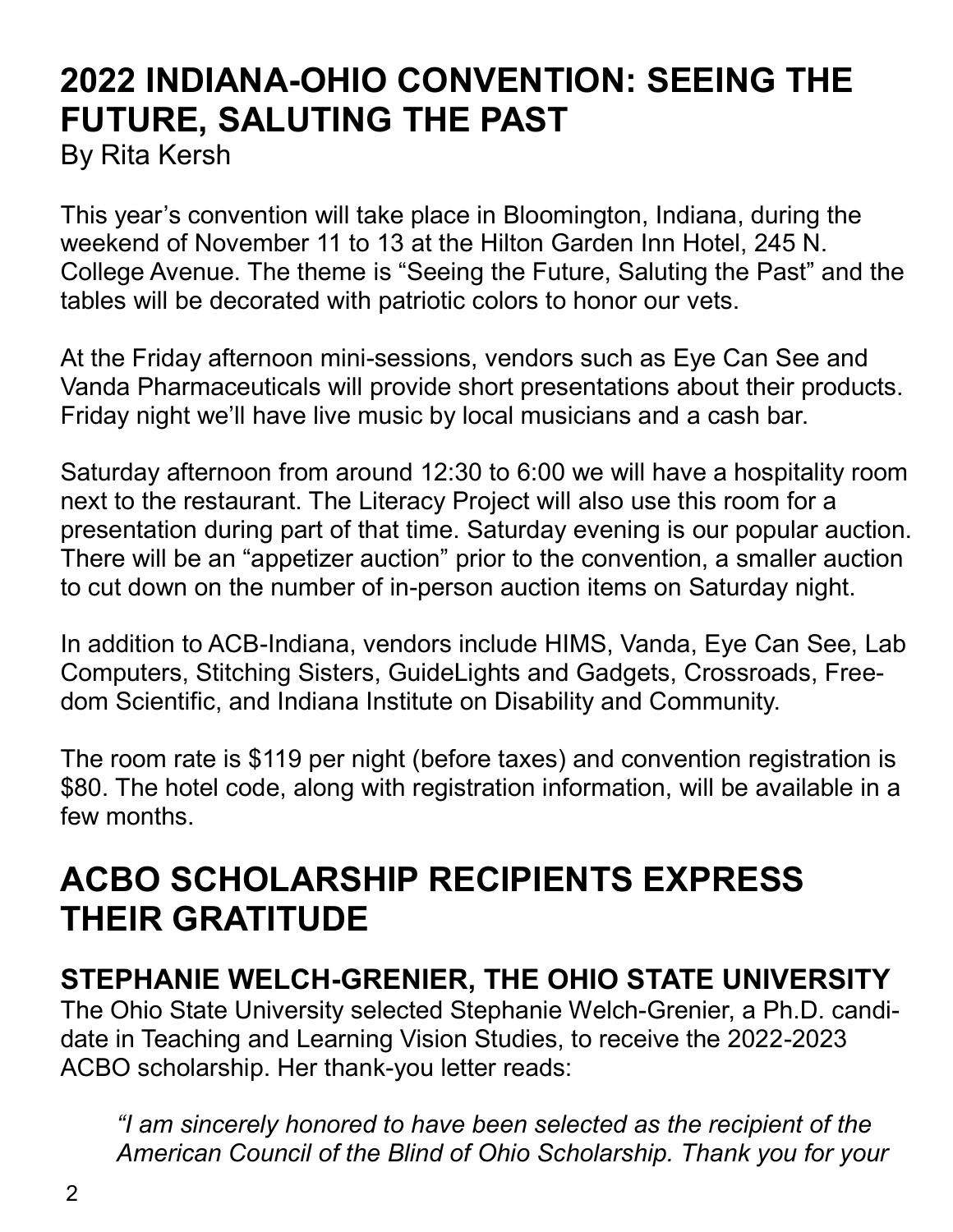*generosity. I feel extremely fortunate to have been chosen as a recipient of this award.* 

*As I continue working toward my Ph.D. in Vision Studies through The Ohio State University, this scholarship will allow me to focus my time and research within the field of vision rehabilitation services. As I enter my second year, I look to organizations like American Council of the Blind to determine research areas that are meaningful to the individuals I have the privilege of working with, as well as meaningful to the overall field of vision rehabilitation.* 



*Stephanie Welch-Grenier*

*With this scholarship, I hope to return your generosity by continuing to give back to the individuals I serve throughout Ohio as a teacher of the visually impaired, certified orientation and mobility specialist, and vision rehabilitation therapist. It is an honor to continue building skills and training to meet the needs of the individuals I have served for the last nine years through your support. Thank you again for your consideration and support."* 

We wish Stephanie continued success and hope she will be involved in other ACBO activities.

#### **NICHOLAS BYRNE, WRIGHT STATE UNIVERSITY**

Wright State awarded the ACBO scholarship to business major Nicholas Byrne this year. Here are his words of thanks:

*"I want to start by saying that I am thankful that I was chosen to receive the ACB-Ohio scholarship. Additionally, I am grateful that I have the opportunity to be in this position with other students. This scholarship will help tremendously toward my college tuition at Wright State University. Continuing my education at Wright State University I am majoring*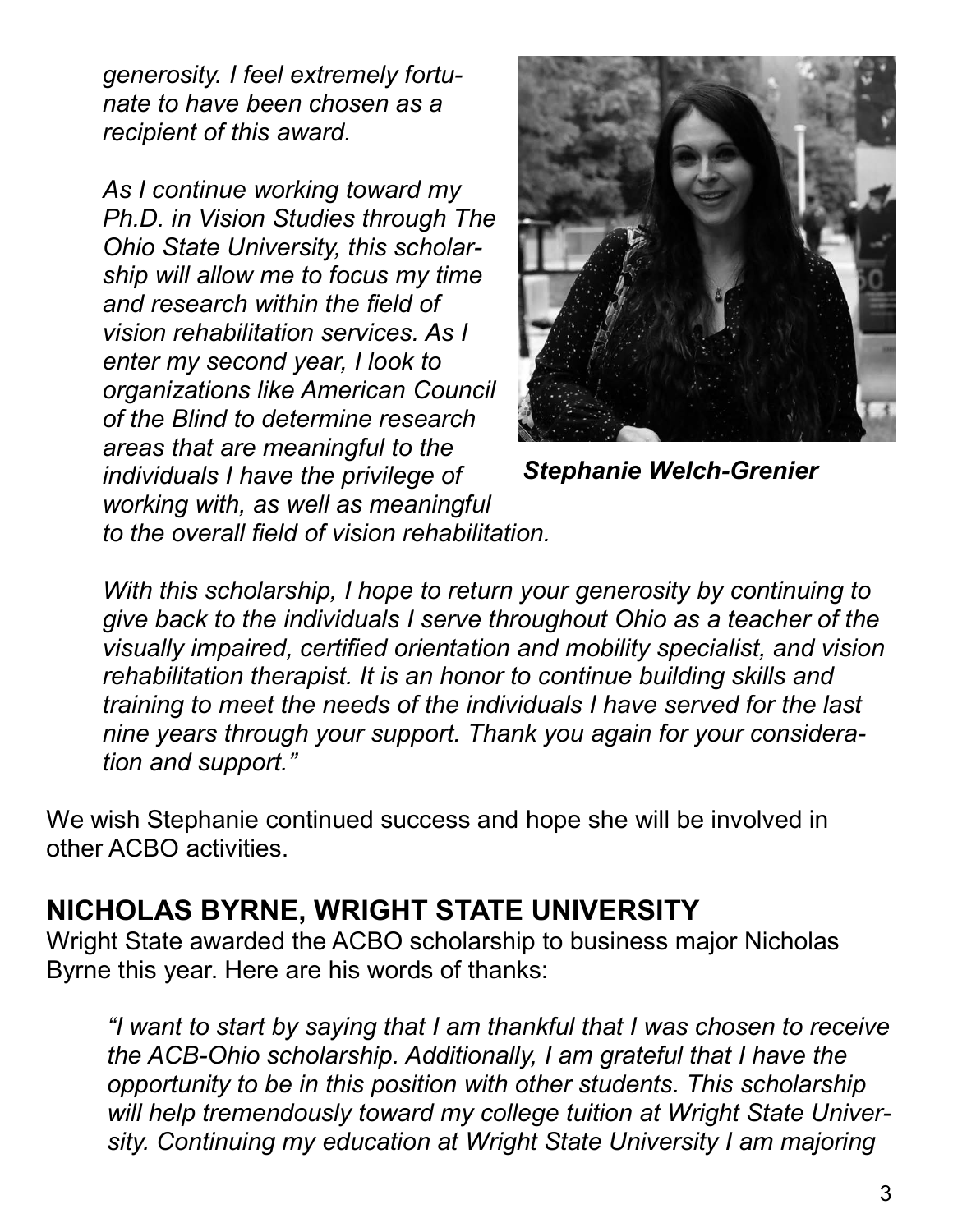

*in business with a focus on accounting. My goal when I graduate college is to achieve a 3.7 GPA or better, but I know that can be achieved with hard work, dedication, and maintaining focus on my schoolwork. Again, thank you for awarding me the ACB-Ohio scholarship."*

*Nicholas Byrne (left) receives the ACBO scholarship from Evan Mason of WSU's Office of Disability Services*

## **MONTHLY MEMBERSHIP CALLS**

All are welcome to join us for ACB-Ohio membership calls. The calls happen the second Sunday of the month at 7:30 p.m. eastern time via Zoom. Dates for this quarter are July 10, August 14, and September 11. Here is the Zoom information:

Topic: Monthly Membership Meeting Time: second Sunday of the month, 7:30 p.m.

To join the meeting: https://us02web.zoom.us/j/6142613561 Meeting ID: 614 261 3561

One tap mobile +13126266799, 6142613561# US (Chicago) +16465588656, 6142613561# US (New York)

Dial by your location +1 312 626 6799 US (Chicago)

Meeting ID: 614 261 3561





**ACBO Community Shares Campaign Codes** State of Ohio 19003 City of Columbus 60240 Franklin County 60240 Ohio State University 60240 Columbus State 1061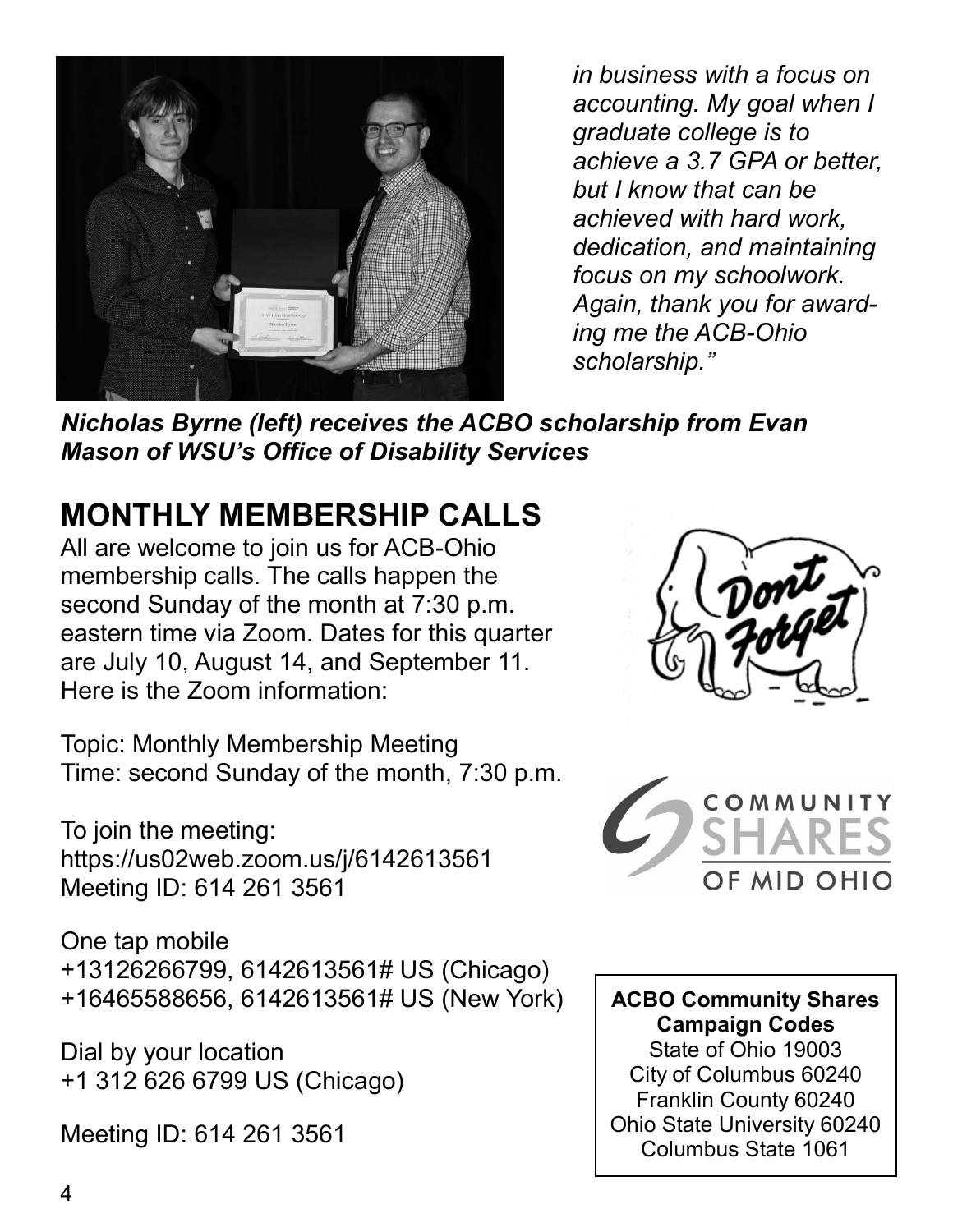### **LEGISLATIVE COMMITTEE UPDATE** By Kathy Gerhardt

My first year working on the ACBO legislative committee was 2021, during the pandemic, so I never went to "The Hill" to have that in-person experience. I was concerned when Vicky Prahin asked me to co-chair the committee as a new board member, but I feel this year has been a success due to the great team that came together to participate in the online meetings. In addition to Vicky as co-chair, we had many members on board this year. Everyone worked together to schedule 17 of Ohio's 18 U.S. representatives and senators, and I have since been in touch with the legislative director of the one office we were unable to schedule at that time. We made a lot of progress in getting our ACB imperatives known, sometimes supported, and forged relationships with Ohio officeholders and their staff members.

I would be remiss if I did not give special recognition to Brant Adams for attending and hosting *all of our 17 meetings* with legislators or their reps, but also all of our committee meetings before we started.

Linda Wyman stepped forward to assist, acting as a third co-chair. She took over a good deal of Vicky's contacts when she was called to other duties. I don't know what I would have done without her assistance.

We were also fortunate to have Janae Miller on the team—she was front and center with enthusiastic presentations on every call. The rest of our super group who spoke with legislative reps were Ann Pimley, DA Pimley, Karen Spry, and Melody Holloway. Other committee members attended organizational meetings but were unable to join the calls due to work or other commitments. Fortunately, we had a handy dandy spreadsheet that DA put together last year to keep us on track.

The ACB imperatives covered this year during the  $117<sup>th</sup>$  Congress were:

#### **The Exercise and Fitness for All Act (S. 2504/H.R. 4756)**

For the 25 percent of Americans with a disability, equal access to fitness or exercise equipment and instruction remains elusive. As a result, people with disabilities are more likely to suffer from chronic health conditions including heart disease, diabetes, and obesity.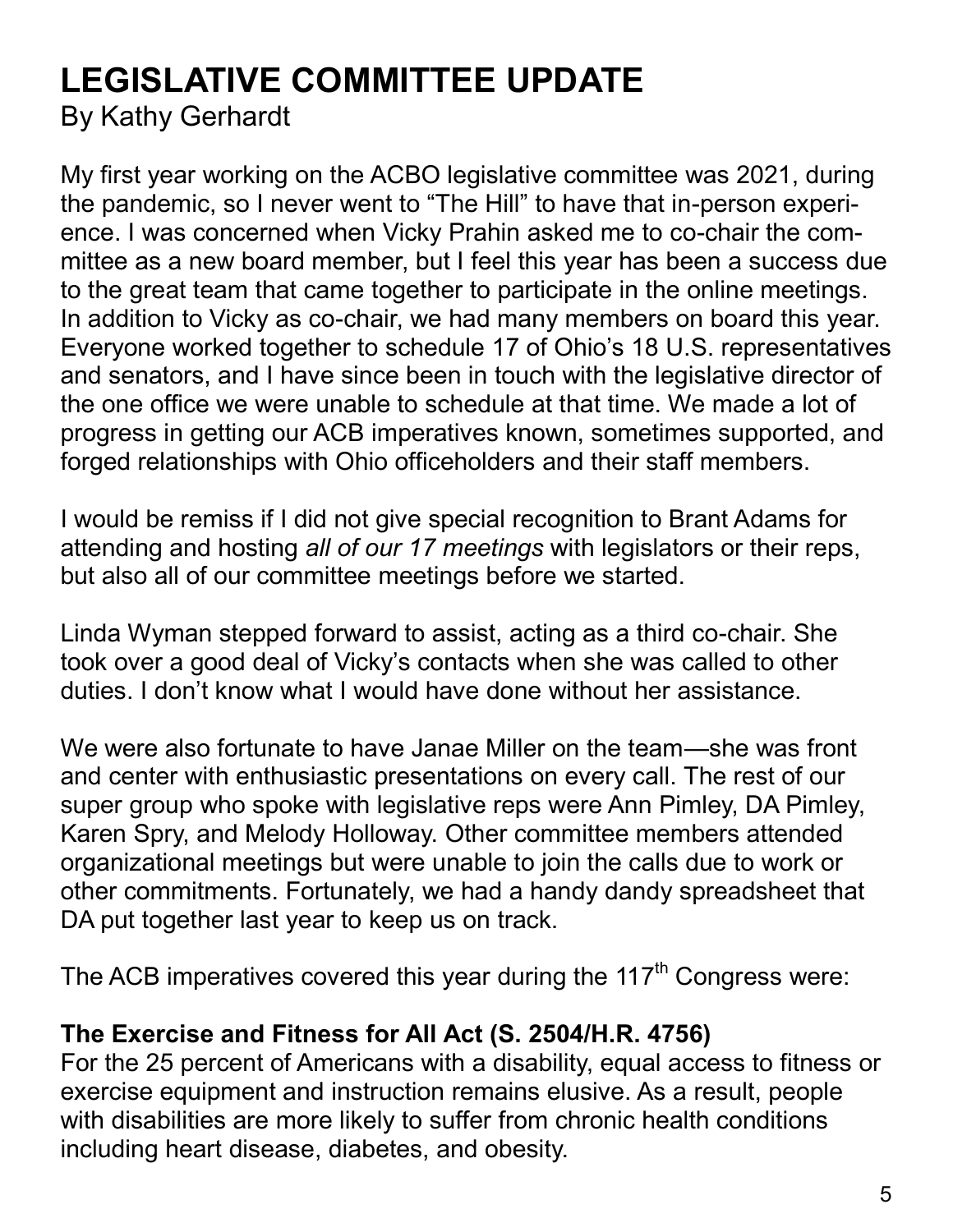ACB urges Congress to pass the Exercise and Fitness for All Act, which was reintroduced in 2021, so people with disabilities can get up and get moving. This legislation would require exercise and fitness facilities to provide a base level of accessibility for disabled consumers, both in the equipment as well as the instruction they provide. Offices interested to support the Exercise and Fitness for All Act should contact Stephanie Deluca in the office of Sen. Duckworth (D-IL) in the Senate, and Sarah Jackson in the office of Rep. DeSaulnier (D-CA-11), or Kevin Swanson in the office of Rep. Young (R-AK-At Large) in the House.

#### **The Medical Device Nonvisual Accessibility Act (H.R. 4853)**

The majority of home use medical devices and outpatient equipment utilizes digital display interfaces that are inaccessible to blind, low vision, and DeafBlind users. Class 2 and Class 3 medical devices such as glucose monitors, blood pressure readers, and at-home chemotherapy treatments do not have any non-visual accessibility features like text to speech output, tactile markings, or audible tones built in. As a result, people who are blind, low vision, and DeafBlind cannot independently manage their health from the privacy of their own homes in the same ways as people who are not disabled.

ACB calls on Congress to pass the Medical Device Nonvisual Accessibility Act to ensure that medical equipment with a digital display is accessible and that people with disabilities can take back control of their health. This legislation would require the Food and Drug Administration to consider non -visual accessibility when approving Class 2 and Class 3 medical equipment and devices with a digital display to ensure access for patients with disabilities. Offices in the House of Representatives interested in cosponsoring the bipartisan Medical Device Nonvisual Accessibility Act, H.R. 4853, should contact Kate Durkin in the office of Rep. Schakowsky (D-IL-9), and offices in the Senate should support introduction of a Senate companion bill to H.R. 4853.

#### **The Website and Application Accessibility Act**

Access to websites, applications and online services impacts most aspects of everyday life, and the COVID-19 pandemic has made digital inclusion more important than ever. However, the Department of Justice has not finalized enforcement standards that clearly state websites, applications,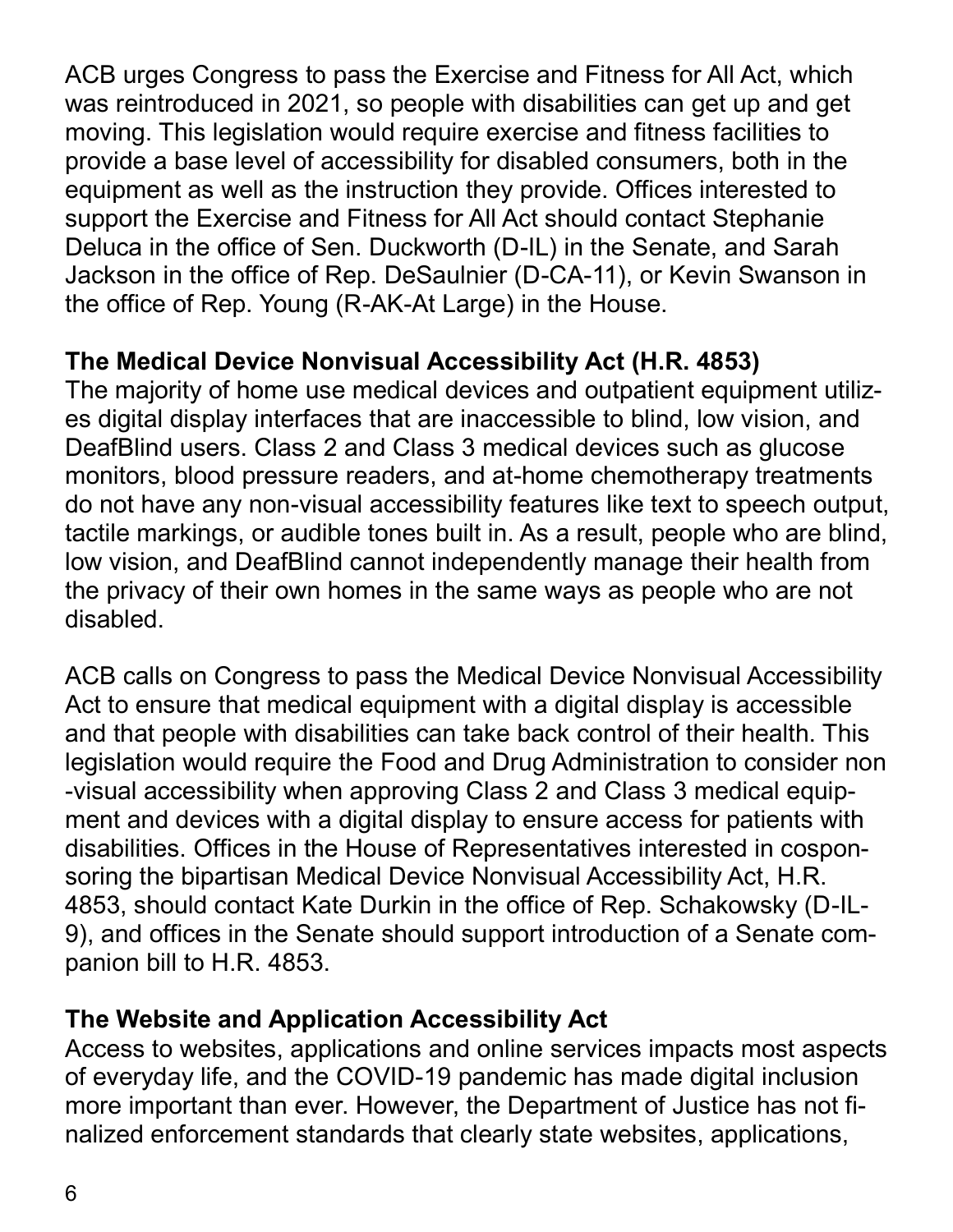and online services must be accessible to people who are blind, low vision, and DeafBlind. As a result, people who are blind, low vision, and DeafBlind face countless barriers when accessing workplace portals, educational platforms, healthcare and public health information, transportation services, shopping, and entertainment over the Internet.

Congress must give clear guidance to the Department of Justice to finalize and implement enforceable online information access standards. These standards must include a strong functional definition of accessibility and should not require any person to exhaust administrative processes or notify website and application owners and operators that their online services are violating the rights of people with disabilities.

ACB calls on Congress to require the Department of Justice to protect the civil rights of people with disabilities online and provide clear guidance that websites, applications, and online services must be accessible.

#### **The Communications and Video Accessibility Amendments Act**

The Twenty-First Century Communications and Video Accessibility Act (CVAA) guaranteed access for people with disabilities to advanced communications services, telecommunications hardware and software, accessible video displays and user interfaces and digital apparatuses, and required the delivery of audio-described content. For more than ten years, ACB and its members have worked to implement and enforce the CVAA, and in several key aspects, we have reached the limits of what the CVAA is able to enforce.

It is time for Congress to update the accessible video and communications requirements of the CVAA. This legislation should ensure that everyone in the United States may receive audio-described content from their local broadcaster utilizing the technology already required to deliver accessible emergency alerts and ensure that accessible user interface and audiodescribed content requirements are modernized to reflect the shifting landscape to Internet protocol and online delivered video content. And any legislation should require the Federal Communications Commission to ensure that all video communications services are accessible to people with disabilities.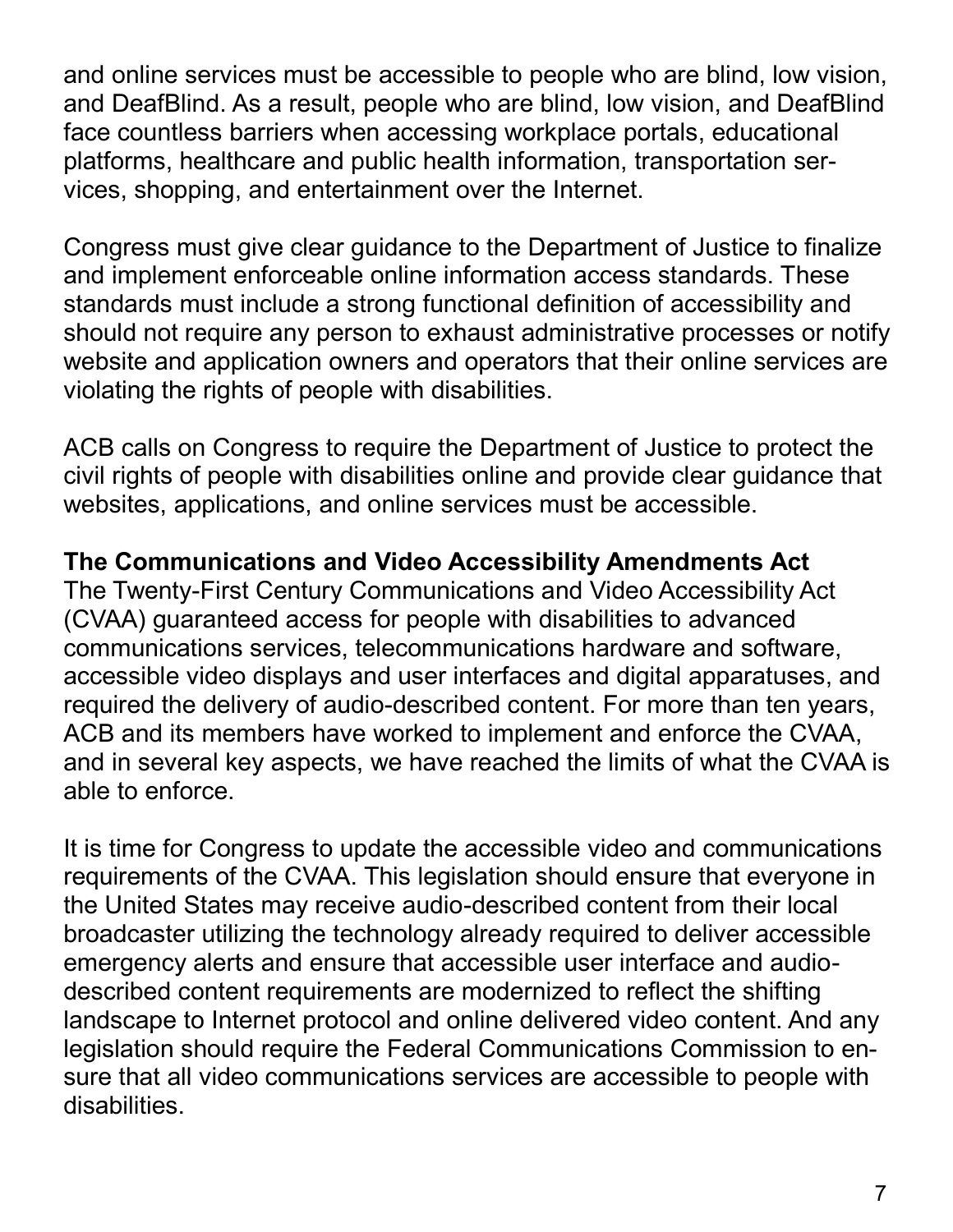# **HOTT PODCASTS #3**

By Irwin Hott

It seems as though podcasts are multiplying each week, just as cassettes used to do, so I thought I would take an occasional look at some of the podcasts that are available and highlight a couple that I particularly enjoy.



*Lost Women of Science* is a podcast I find informative and entertaining. As the website [\(http://www.lostwomenofscience.org\)](http://www.lostwomenofscience.org) says, "Each episode tells the remarkable stories of forgotten women of science." Note that the definition of "season" has changed in many podcasts. In this case, each season covers a single person.

*Lost Women of Science* is currently in season two, which covers pioneering computer programmer Klára Dán von Neumann. The synopsis reads:

"Don't know who Klára Dán von Neumann was? You're not alone. The first modern-style code executed on a computer was written in the 1940s by a woman named Klára Dán von Neumann–or Klári to her family and friends. And the historic program she wrote was used to optimize nuclear weapons. This season, we dive into this fascinating moment in postwar America through Klári's work. We explore the evolution of early computers, the vital role women played in early programming, and the inescapable connection between computing and war."

The first season, "The Pathologist in the Basement," is about Dr. Dorothy Andersen, a physician and pathologist who solved a medical mystery when she identified and defined cystic fibrosis in 1938. A passionate outdoorswoman, a "rugged individualist" and a bit of an enigma, Andersen

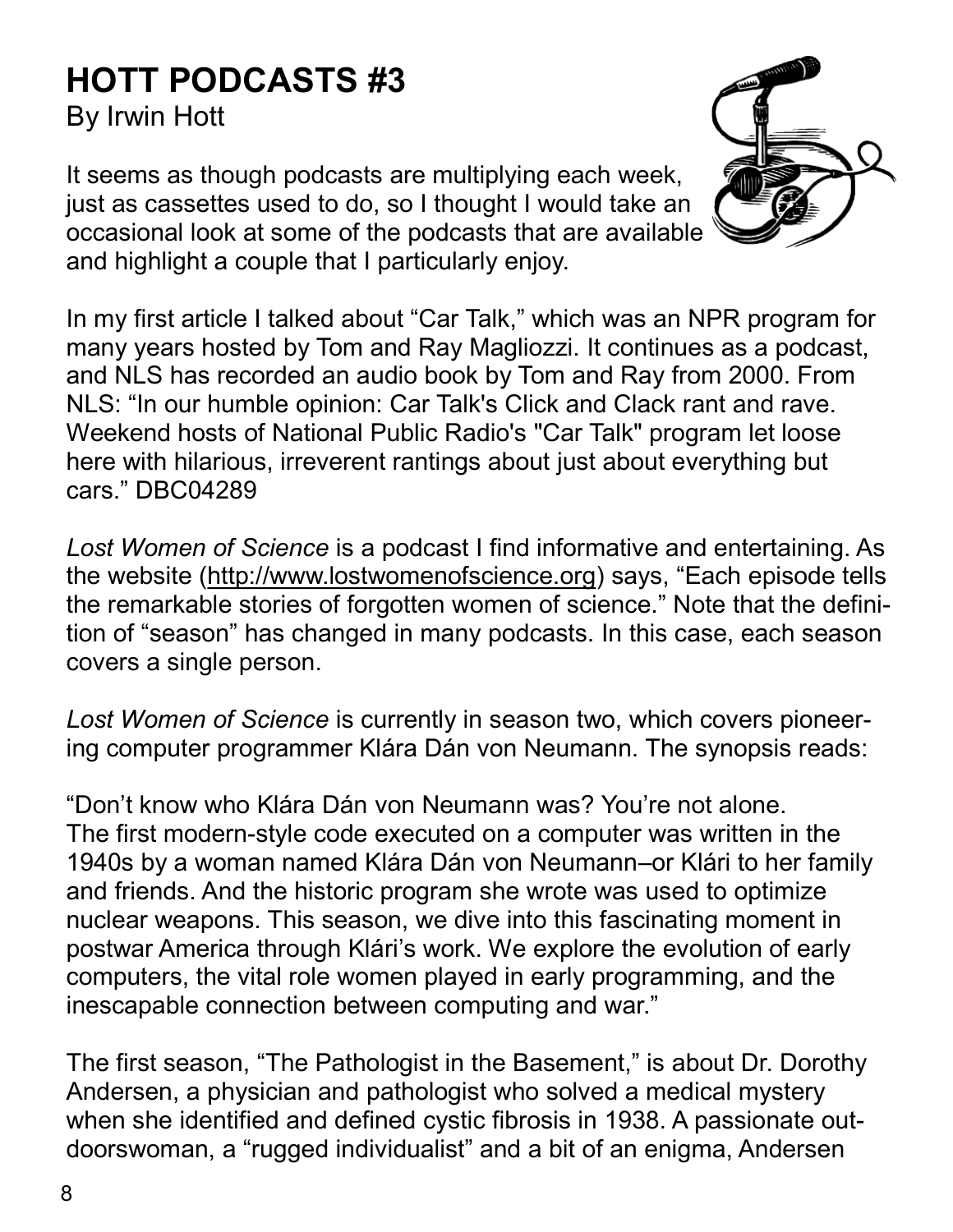changed the way we understand acute lung and gastrointestinal problems in young children.

Another fascinating podcast is *Talk Description to Me*. The website, [https://talkdescriptiontome.buzzsprout.com,](https://talkdescriptiontome.buzzsprout.com) describes it like this:

"Where the visuals of current events and the world around us get hashed out in description-rich conversations. J.J. Hunt is an innovative audio describer and a natural-born storyteller. Christine Malec is a perpetually inquisitive member of the blind and partially sighted community who's always wondering about something. In *Talk Description to Me*, their discussions plunge into current events and topical issues to explore the content of important images and help place vivid descriptions in their cultural context. Lively, hard-hitting, witty, vibrant, and fun."

The 102 episodes cover a vast range of topics. Episode titles include "September 11<sup>th</sup> 2001"; "Gestures and Body Language"; "The Underground Railroad"; "Puppets"; "Hatching Eggs, Emerging Butterflies, and Blooming Bulbs"; and "Ukrainian President Zelenskyy and Political Street Art." I have found many of these quite interesting and they have added to my understanding of the events and topics being described.

I have not had experience in getting podcasts on any other devices, but if you need help in using your Stream to sign up for a podcast, drop me a line at [Ishott263@att.net.](mailto:Ishott263@att.net) Happy listening!

## **ACCESS THE** *OHIO CONNECTION* **ON NFB NEWSLINE**

By Alex Densmore

Did you know that you can listen to the *Ohio Connection* using your phone or Alexa-enabled device? Newsline, a free service through the National Federation of the Blind, is for those with documented visual or print-related disabilities. It offers access to more than 500 publications, emergency weather alerts, job listings, and more. Each edition of the *Ohio Connection* is posted to Newsline.

To sign up for Newsline, you can do any of the following: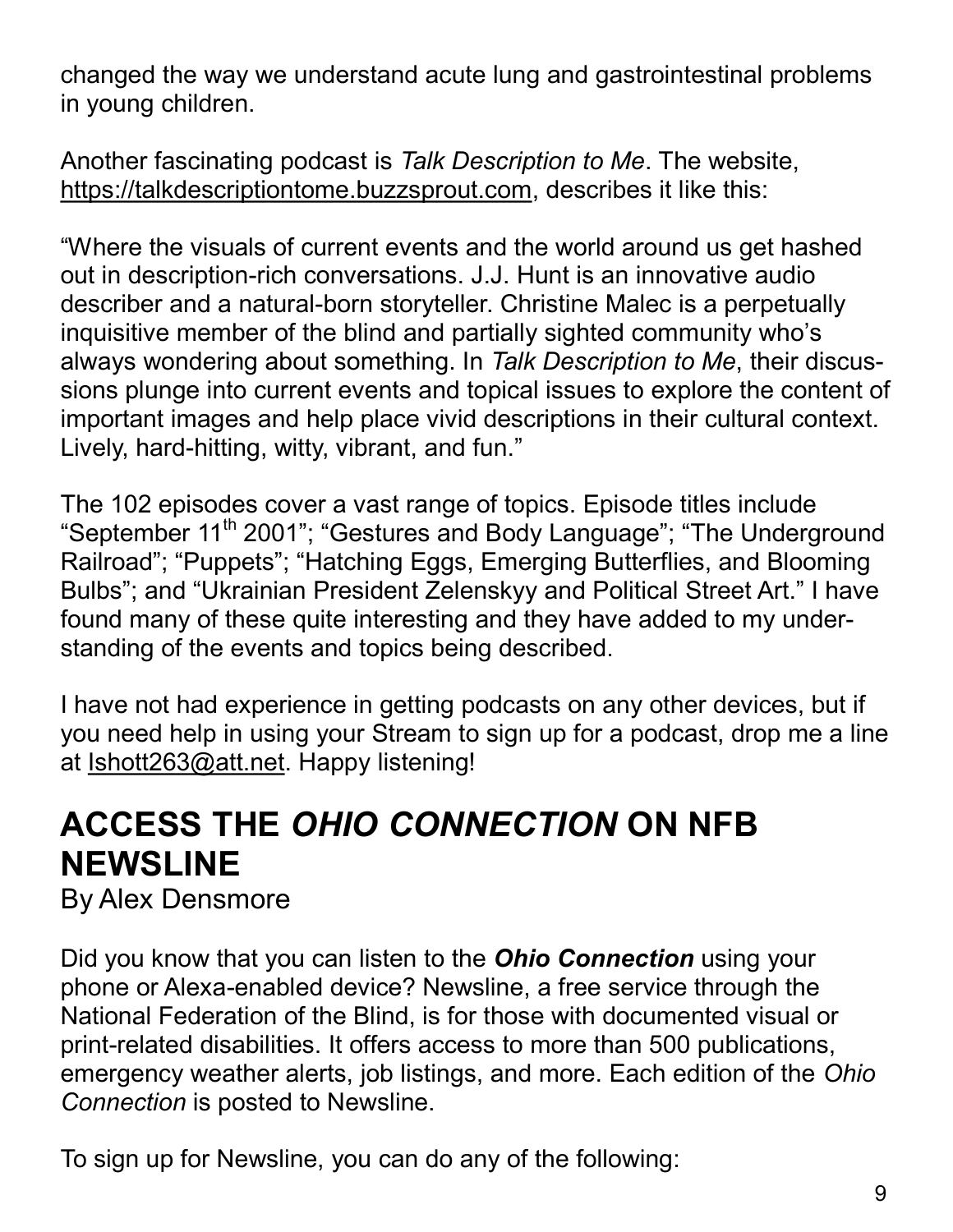- Call your state's Library for the Blind and Print Disabled. The Ohio library's phone number is 800-362-1262;
- Call the National Federation of the Blind at 866-504-7300 to request an application; or
- Go to [https://nfb.org/programs](https://nfb.org/programs-services/nfb-newsline)-services/nfb-newsline to apply online or download and print an application.

Once your application is approved, you will receive a message with access codes and instructions. You can then access Newsline by phone, Amazon Alexa, iOS Mobile App, website, email, and portable players.

To access Newsline over the phone, call 888-882-1629 or a local number if one is available for your area (you can look up your local Newsline phone number at<http://www.nfbnewsline.net/Nl2/NL2LocalAccessLookup.jsp> or simply call the toll-free national number the first time you access Newsline, which will provide you with the local number to call in the future). When prompted, enter your ID and security code (this only needs to be done the first time you call from a given phone number). You will then reach the main menu.

To access the *Ohio Connection* from the main menu:

- Press "2" to access the Ohio Information Channel
- Press "4" to access ACB-Ohio's channel
- Listen to the options for editions of the *Ohio Connection* and select the option for the edition which you would like to read

For more information about using the Newsline phone system, visit [https://nfb.org/programs](https://nfb.org/programs-services/nfb-newsline/phone-instructions)-services/nfb-newsline/phone-instructions. For more details about the other Newsline access options listed above, visit [https://nfb.org/programs](https://nfb.org/programs-services/nfb-newsline)-services/nfb-newsline, call NFB at 866-504-7300, or email nfbnewsline@nfb.org.

# **LIBRARY NOTES**

• If you read braille and would like one of the new eReaders from NLS, contact the regional library at 800-362-1262 and let them know. The eReaders started going out recently and have so far met with resounding delight.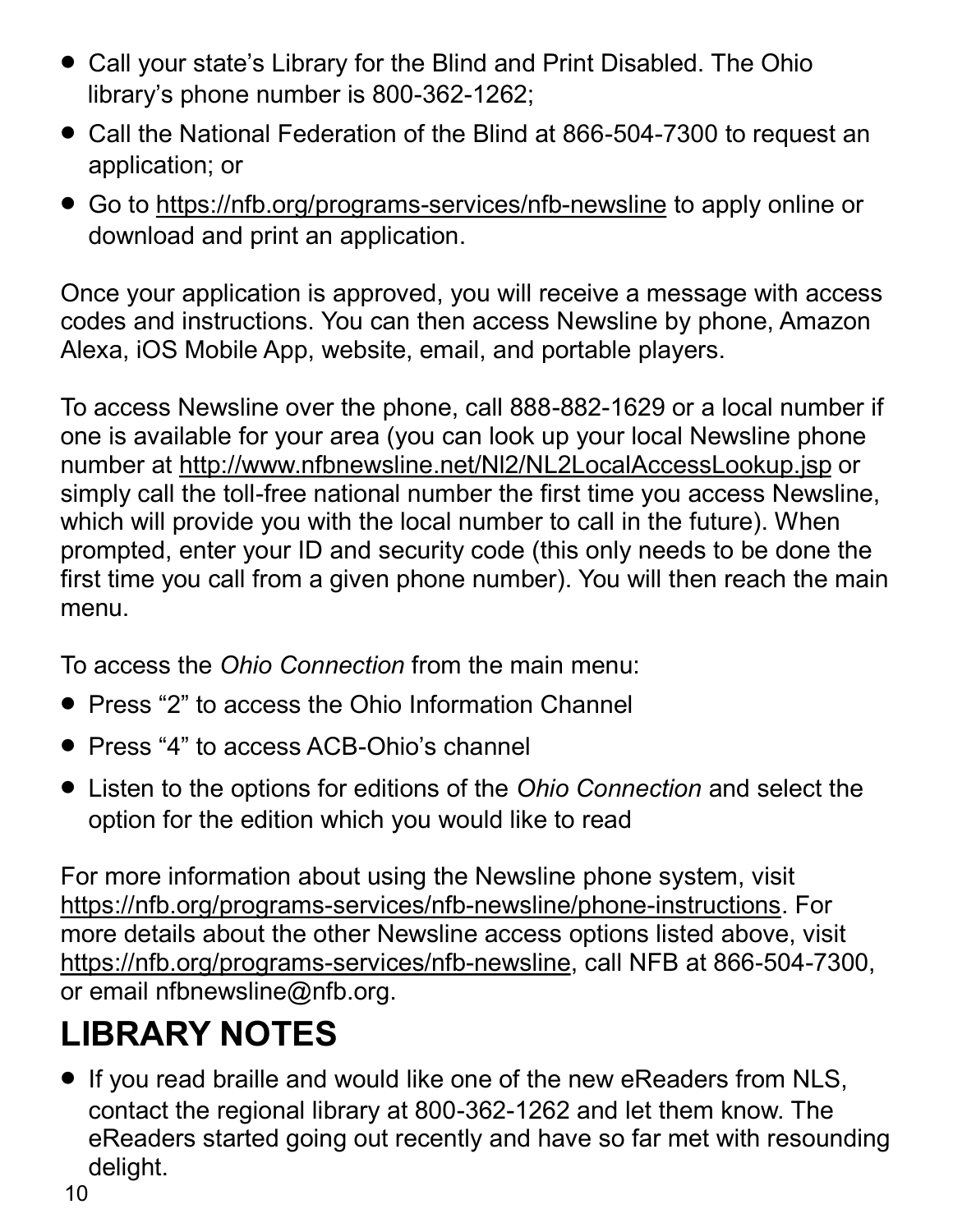- An update to BARD is in the works, as well as improvements to the BARD Mobile app. Users of BARD Express will soon be able to read books located and downloaded through that service. You should hear more about these changes in the next six to eight months.
- Testing of the new NLS players will begin soon and will become available shortly.
- The Smartspeakers will be field tested soon. These will function with the NLS players, offering virtually complete control of the machine through the speaker.
- The regional library is putting together a survey to gather data from readers to improve services, especially communication.
- If you don't receive the Dimensions newsletter, contact the library so that you can keep up with all the news.

# **ACCESSIBLE PRESCRIPTION LABELING**

Many pharmacies today provide some type of accessible prescription label—unfortunately, not many people are using them. Your pharmacy staff may not be aware of available options. En-Vision America needs to hear from you! Even if your pharmacy does NOT offer ScripTalk, En-Vision America's product, they will help you get set up with the option your pharmacy provides.

Reach out to En-Vision America by calling 800-890-1180 or emailing [customerservice@envisionamerica.com.](mailto:customerservice@envisionamerica.com) Tell them what pharmacy you use and let them do the rest! They will help you get set up with the option that is provided or they will contact your pharmacy to see if it will provide Scrip-Talk to you. All these options are FREE to you. En-Vision America will take the frustration out of getting set up. Let's save a life, one accessible label at a time!

**Michelle Spillan, Editor / Newsletter Committee: Katie Frederick, Irwin Hott, Dana Metcalf, Vicky Prahin**As always, thanks to the contributors: **Alex Densmore**, **Katie Frederick**, **Kathy Gerhardt**, **Irwin Hott**, **Rita Kersh**, and **Vicky Prahin**. The *Ohio Connection* is a quarterly publication of the American Council of the Blind of Ohio. Please submit your material in print or through e-mail, and include your name, address, and phone number. E-mail items to **acbo.newsletter@gmail.com** or send them to the address below. The fall issue deadline is **August 15**. **ACB-Ohio, 3805 N. High St., Suite 305, Columbus, Ohio 43214, Phone: 614-261-3561**